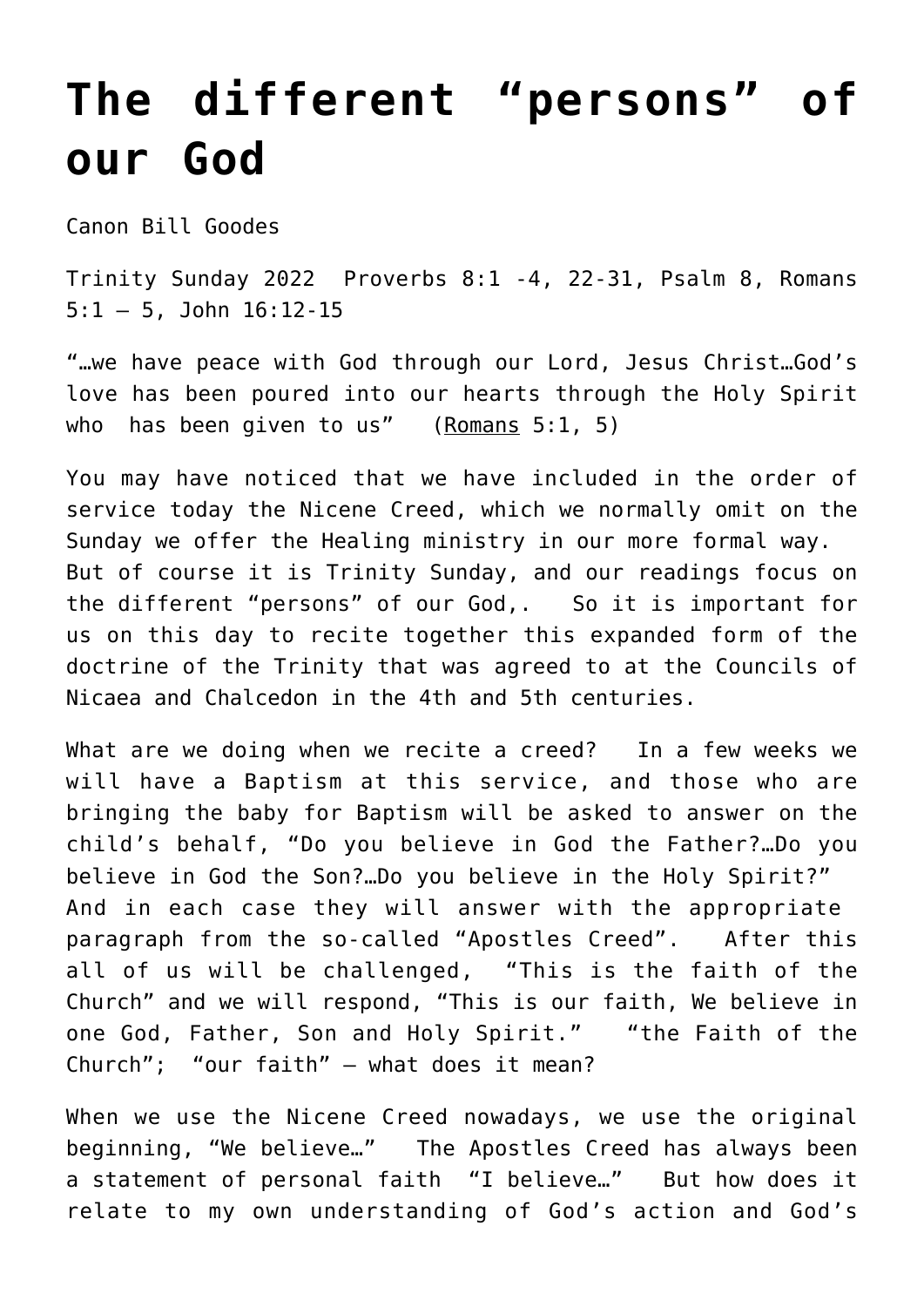nature? I grew up in the Methodist Church, and in a tradition which was always rather suspicious of the Roman Catholic Church, so I remember struggling as a young man with the phrase in the Apostles Creed "I believe in …the holy Catholic Church" — could I really say that with integrity? In fact the Methodist Communion service amended this expression to "the holy *Christian* Church".

On Trinity Sunday in days gone by, the Prayer Book ordered that instead of either of these creeds, we should recite "the confession of faith known as the Athanasian creed". This is still printed in A Prayer Book for Australia, right up the back, but it is a long time since I have heard it used in public. It begins in an uncompromising way, "Whosoever will be saved, before all things it is necessary that he hold the Catholick Faith. Which Faith except every one do keep whole and undefiled, without doubt he shall perish everlastingly". It then goes on in complex philosophical language to make statements about what God's nature is and what it is not. This statement of right belief sets our "believing" in the context of everlasting salvation, and affirms that this salvation depends on our accepting as right belief all that this statement sets out.

One problem is that each of these "creeds"  $-$  "I believe"s  $-$  is couched in the language of its time, along with the philosophical background of that language. However, this language does not always reveal or express the truth of God in terms that people of a different age might use. But rather than have each generation write a new statement, we continue to use these historical statements and say, in effect, "I want to assert that I belong to the same faith community that developed this statement." We remember, too, that the statements were developed in the context of controversy about what was genuine, authentic Christian belief  $-$  a belief that would place its believers in the ambit of the saving, reconciling work of Jesus. And because the agreed statements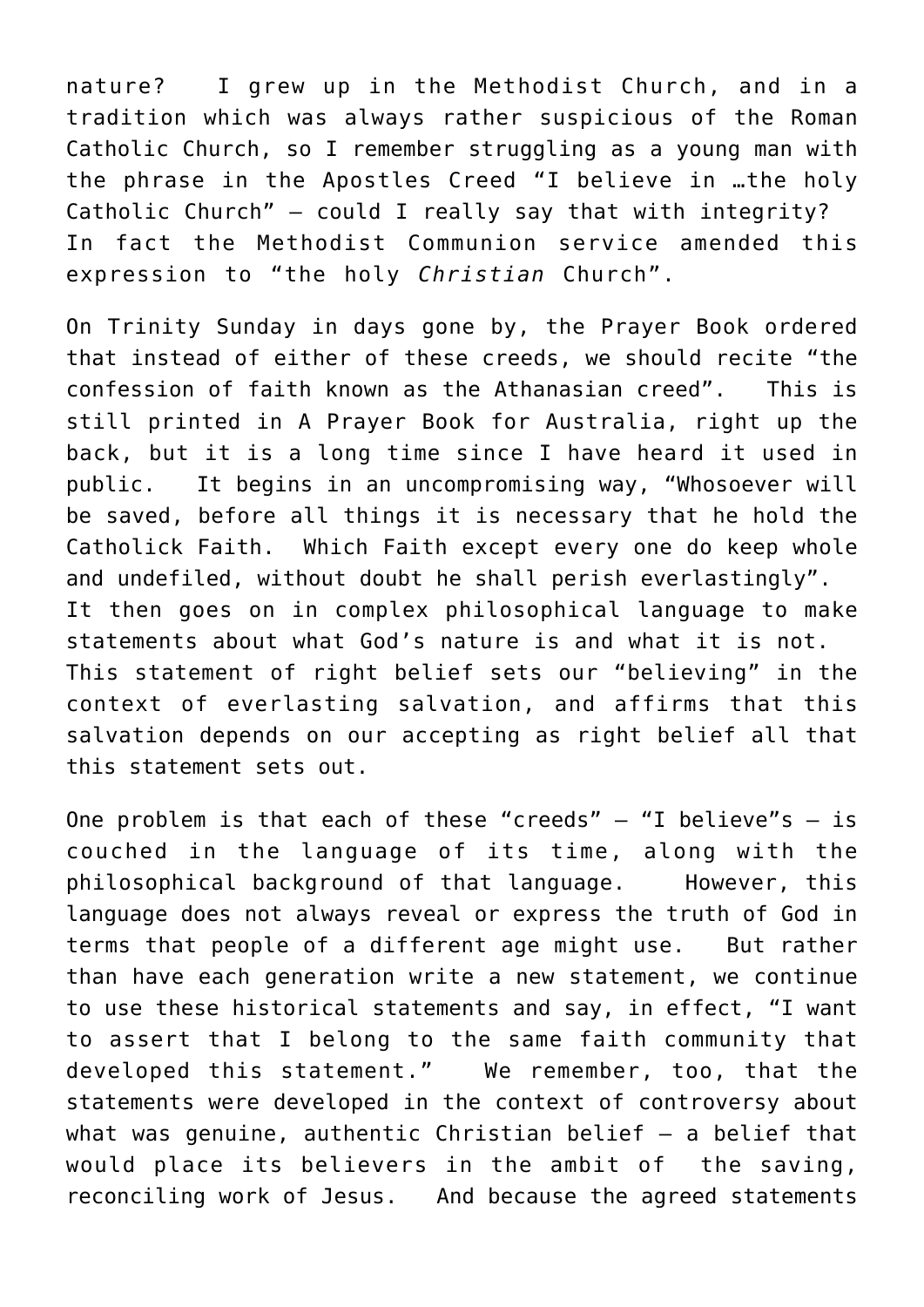were meant to address the ideas that were thought inauthentic, they place what we would see as a rather unbalanced stress on certain aspects of their statements — all that "God from God, Light from Light, …begotten, not made, being of one substance with the Father" all contradict particular aspects of what they saw as false beliefs.

But this whole concept of "right belief" or "orthodoxy" or "Catholick Faith" is used to *exclude* rather than include — Nicaea asserted that those who are "in" say that Jesus is "of the same nature" as God, and any who would dare say Jesus is "of a similar nature" to God are "out". The whole approach which divides people into those who are "in" and those who are "out" is one which has a long and deeply biblical background. It took a revolution for Jewish people to accept that God's purposes were not simply for them but for the whole of the created order. There were hints of this wider reference from time to time, but the dominant theme was one of separation, of being chosen, favoured, entitled. (A bit like the attitudes of some of the British settlers to the indigenous people in our own land!) The early Christians struggled mightily with the question of whether following Christ demanded becoming an observant Jew first. Christian history, too, is full of stories of people who were not simply excluded, but even killed because their beliefs and practices were not those of the dominant group — carefully expressed in terms of orthodoxy of belief, but often underlying that were questions of power — "I have the power here; you will believe what I believe, or else!"

When we recite a creed today, though, our aim is not so much to exclude people as to assert our unity with those who have held the faith of Jesus Christ down the ages. Today we are wanting to say that we are "in", while at the same time not wanting to claim that everyone else is "out". We are prepared to recognize that truth can be expressed in many ways, and that a person's integrity carries more weight than